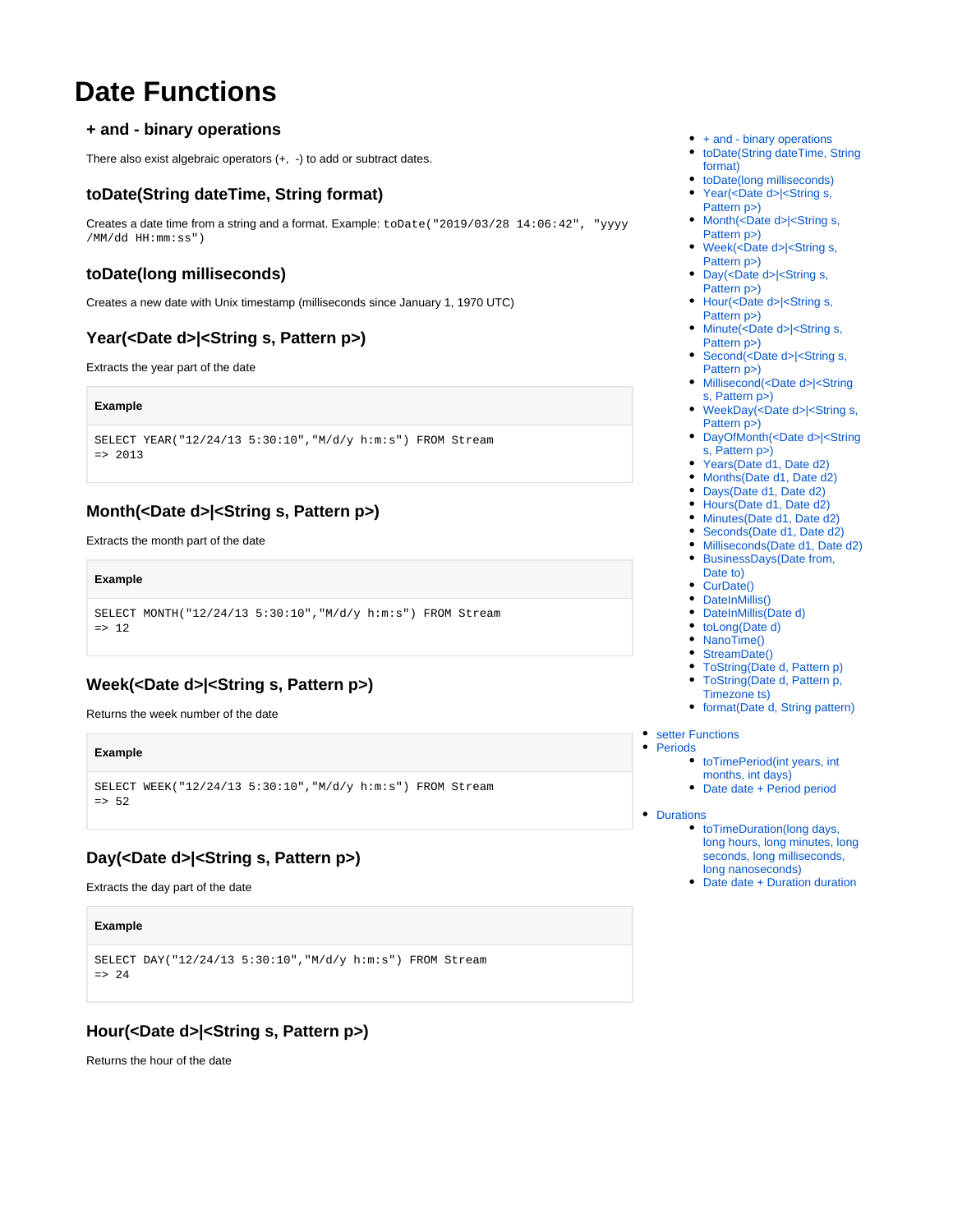```
Example
```

```
SELECT HOUR("12/24/13 5:30:10","M/d/y h:m:s") FROM Stream
\Rightarrow 5
```
# <span id="page-1-0"></span>**Minute(<Date d>|<String s, Pattern p>)**

Returns the minute of the date

```
Example
SELECT MINUTE("12/24/13 5:30:10","M/d/y h:m:s") FROM Stream
\Rightarrow 30
```
# <span id="page-1-1"></span>**Second(<Date d>|<String s, Pattern p>)**

Returns the second of the date

```
Example
SELECT SECOND("12/24/13 5:30:10","M/d/y h:m:s") FROM Stream
\Rightarrow 10
```
# <span id="page-1-2"></span>**Millisecond(<Date d>|<String s, Pattern p>)**

Returns the millisecond of the date

#### **Example**

```
SELECT MILLISECOND("12/24/13 5:30:10.970","M/d/y h:m:s.SSS") FROM Stream
= > 970
```
# <span id="page-1-3"></span>**WeekDay(<Date d>|<String s, Pattern p>)**

Returns the week day index of the date  $(1 =$  Sunday,  $2 =$  Monday, ...,  $7 =$  Saturday)

#### **Example**

```
SELECT WEEKDAY("12/24/13 5:30:10","M/d/y h:m:s") FROM Stream
=> 3
```
## <span id="page-1-4"></span>**DayOfMonth(<Date d>|<String s, Pattern p>)**

Synonym for day().

```
Example
SELECT DAYOFMONTH("12/24/13 5:30:10","M/d/y h:m:s") FROM Stream
\Rightarrow 24
```
## <span id="page-1-5"></span>**Years(Date d1, Date d2)**

Computes the number of years between the two dates.

<span id="page-1-6"></span>**Months(Date d1, Date d2)**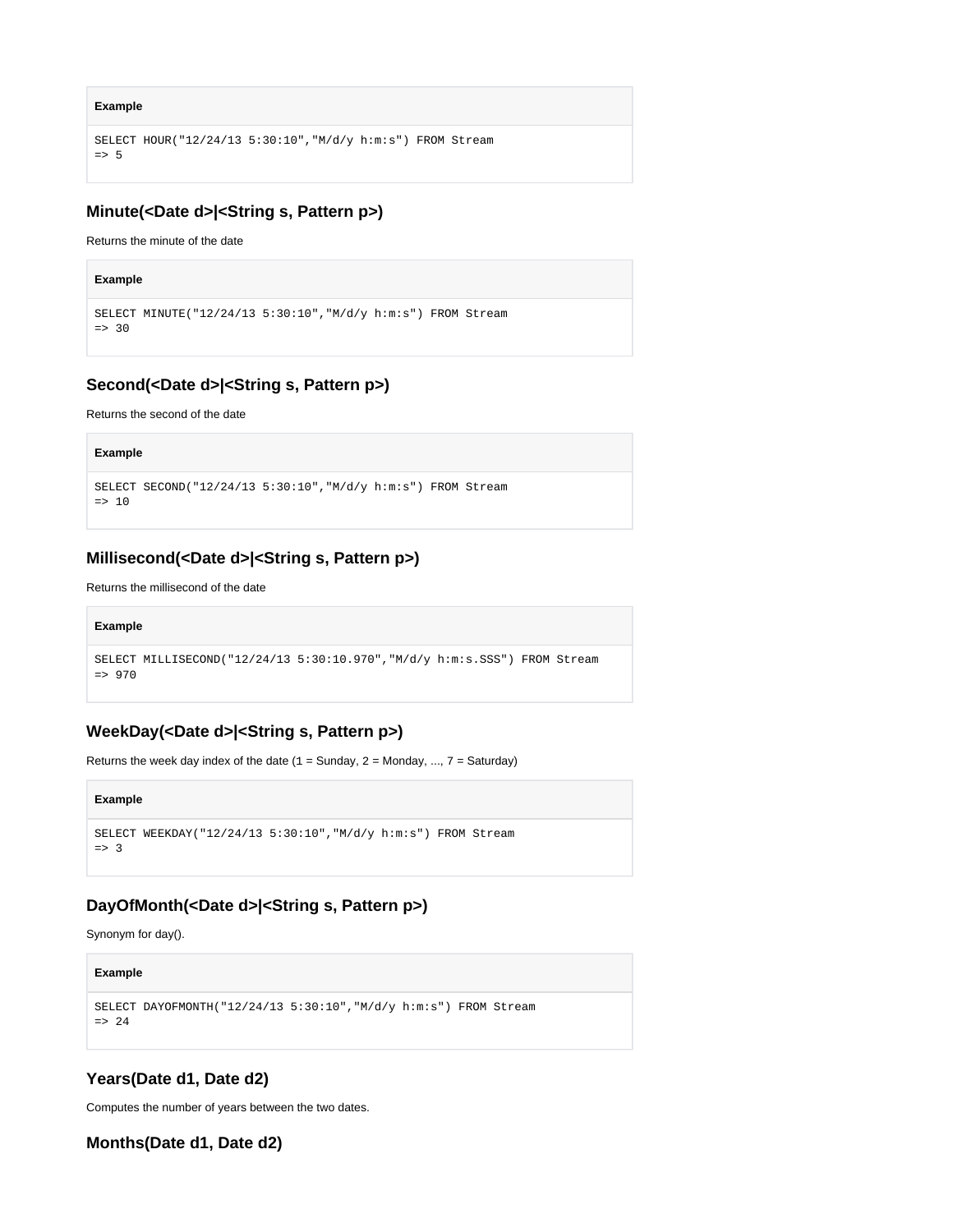Computes the number of months between the two dates.

## <span id="page-2-0"></span>**Days(Date d1, Date d2)**

Computes the number of days between the two dates.

#### <span id="page-2-1"></span>**Hours(Date d1, Date d2)**

Computes the number of hours between the two dates.

#### <span id="page-2-2"></span>**Minutes(Date d1, Date d2)**

Computes the number of minutes between the two dates.

## <span id="page-2-3"></span>**Seconds(Date d1, Date d2)**

Computes the number of seconds between the two dates.

#### <span id="page-2-4"></span>**Milliseconds(Date d1, Date d2)**

Computes the number of milliseconds between the two dates.

## <span id="page-2-5"></span>**BusinessDays(Date from, Date to)**

Computes the number of business days between the two dates.

## <span id="page-2-6"></span>**CurDate()**

Return the current system time specific date

## <span id="page-2-7"></span>**DateInMillis()**

Returns the difference, measured in milliseconds, between the current time and midnight, January 1, 1970 UTC

#### <span id="page-2-8"></span>**DateInMillis(Date d)**

Returns the difference, measured in milliseconds, between the given date and midnight, January 1, 1970 UTC

## <span id="page-2-9"></span>**toLong(Date d)**

Same as DateInMillis(d)

#### <span id="page-2-10"></span>**NanoTime()**

Returns the current value of the time source, in nanoseconds.

## <span id="page-2-11"></span>**StreamDate()**

Returns the current stream time specific date

## <span id="page-2-12"></span>**ToString(Date d, Pattern p)**

Converts the given date to a string value according to the given pattern.

#### <span id="page-2-13"></span>**ToString(Date d, Pattern p, Timezone ts)**

Converts the given date to a string value according to the given pattern in the given timezone. (Using the functions from SimpleDateFormat).

## <span id="page-2-14"></span>**format(Date d, String pattern)**

<span id="page-2-15"></span>Same as ToString, but evaluates Pattern only the first time (i.e. first pattern will be used for every data object)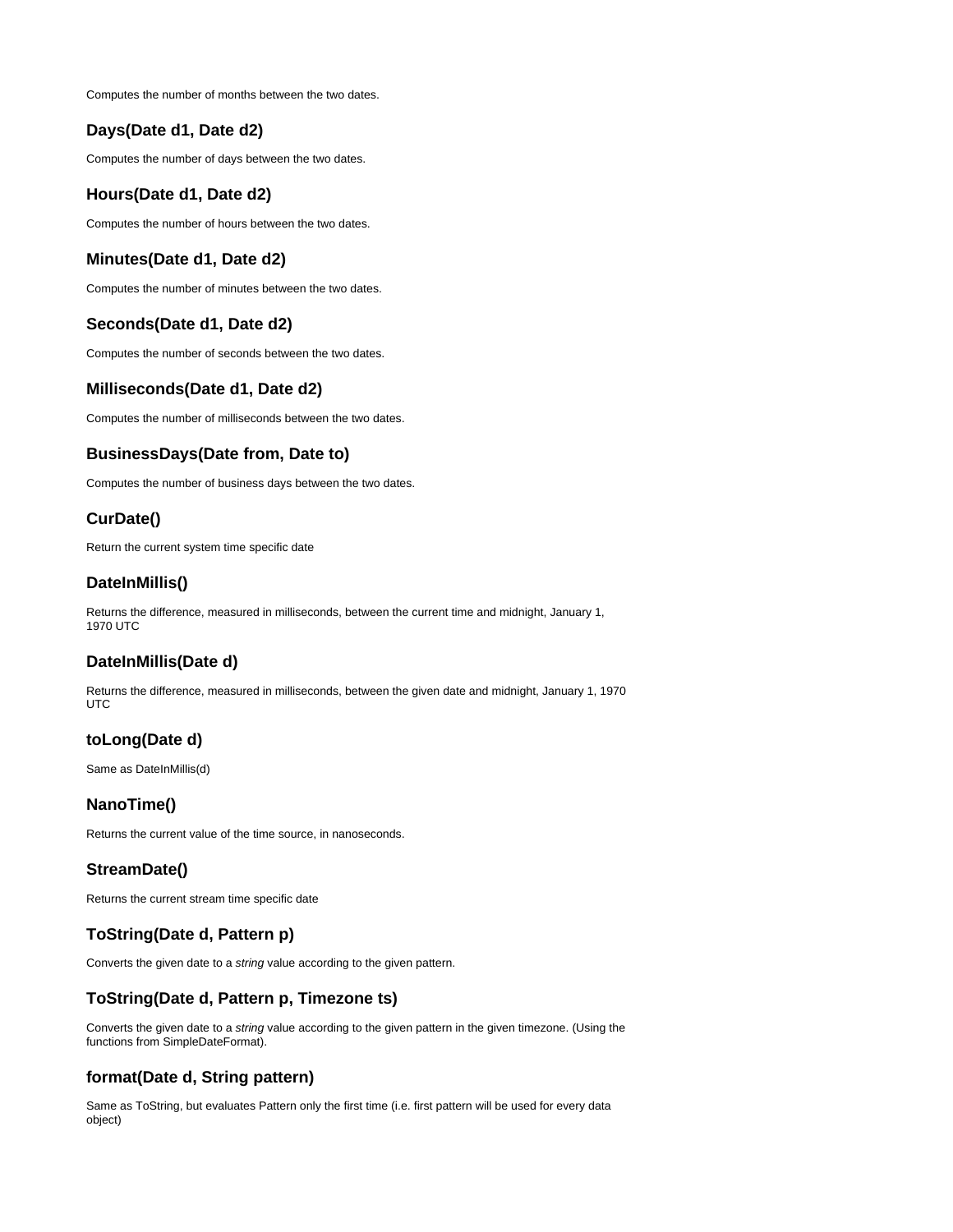## setter Functions

You can set all values in a date individually with the setter functions:

setYear(Date date, int year), setMonth(Date date, int month), setDayOfMonth(Date date, int day), setHourOfDay(Date date, int hour), setMinute(Date date, int minute), setSecond(Date date, int second), setMilliSecond(Date date, int millisecond) .

Example:

```
setYear = MAP({} expressions = [
                   ['setYear(someDate, 2042)','inFuture'],
                  ['setMinute(someDate, 42)', 'changedMinute']
                 ],
                 keepinput = true 
 },
               plusHour
\overline{\phantom{a}}
```
# <span id="page-3-0"></span>Periods

If you want to add or substract a period to or from a date, you can work with Periods. Internally, they work with the Java Periods, hence, you can have a look at that class: [https://docs.oracle.com/javase/8/docs/api](https://docs.oracle.com/javase/8/docs/api/java/time/Period.html) [/java/time/Period.html](https://docs.oracle.com/javase/8/docs/api/java/time/Period.html)

## <span id="page-3-1"></span>**toTimePeriod(int years, int months, int days)**

Creates a time period

## <span id="page-3-2"></span>**Date date + Period period**

Adds a time period to a date. Note: you can have negative time periods, hence, you can also substract but don't need a substract sign.

Example:

```
baseInfo = MAP({} expressions = [
                    ['toDate("2019/03/28 14:06:42", "yyyy/MM/dd HH:mm:ss")', 
'now'],
                    ['toTimePeriod(-1,0,0)', 'oneYear']
 ]
                },
                input
\overline{\phantom{a}}minusYear = MAP({
                  expressions = [
                    ['now + oneYear','oneYearAgo']
                  ],
                  KEEPINPUT = true
                },
                baseInfo
\overline{\phantom{a}}
```
# <span id="page-3-3"></span>**Durations**

If you want to add or substract a duration from a date, you can work with Durations. This is for adding days, hours, minutes, seconds, milliseconds and nanoseconds. If you want to take a closer look, see [http](https://docs.oracle.com/javase/8/docs/api/java/time/Duration.html) [s://docs.oracle.com/javase/8/docs/api/java/time/Duration.html](https://docs.oracle.com/javase/8/docs/api/java/time/Duration.html)

<span id="page-3-4"></span>**toTimeDuration(long days, long hours, long minutes, long seconds, long milliseconds, long nanoseconds)**